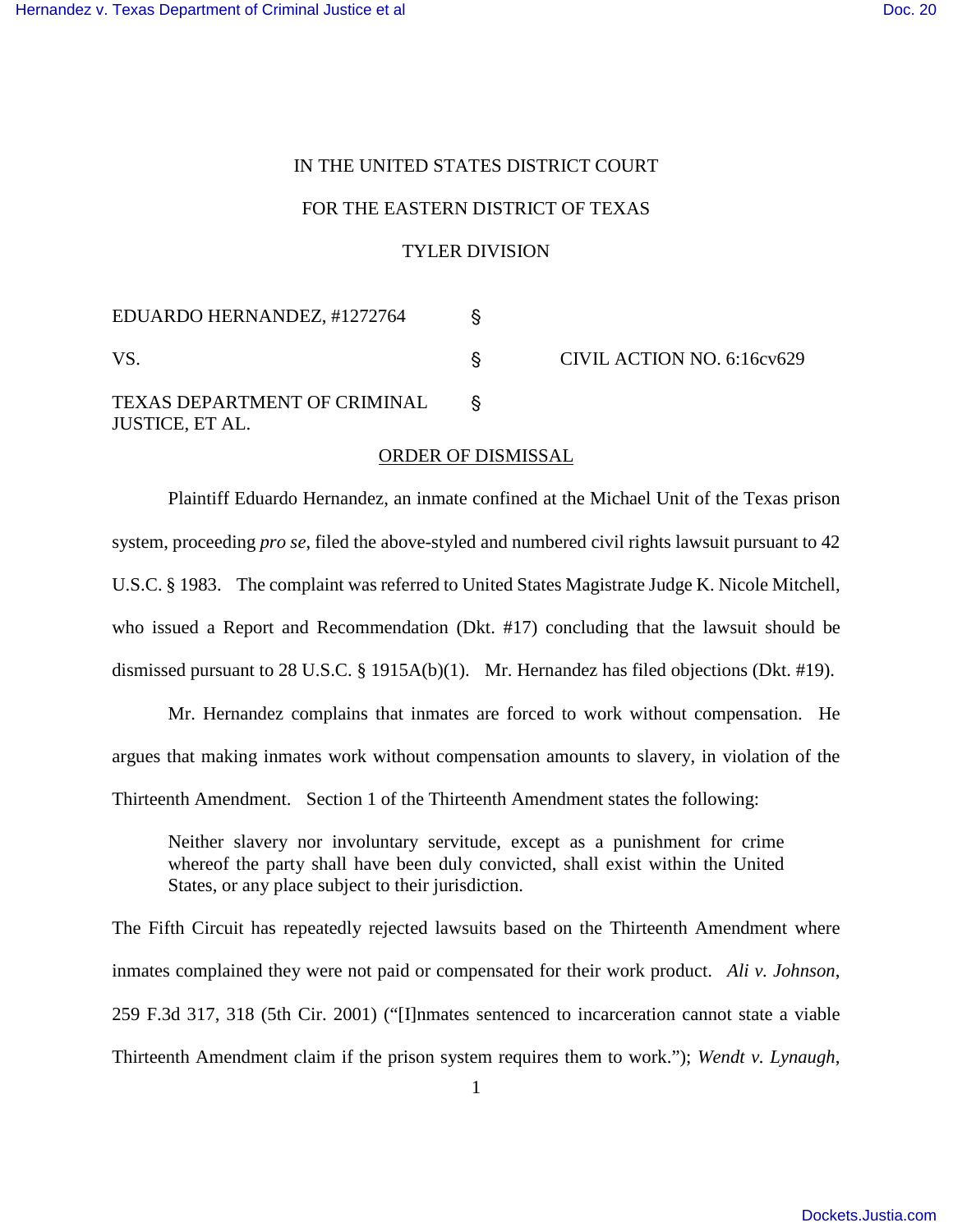841 F.2d 619, 620 (5th Cir. 1988); *Walker v. Director Texas Department of Criminal Justice*, 177 F. App'x 426 (5th Cir. 2006). The Court observed that the Thirteenth Amendment specifically excepts "punishment for crime whereof the party shall have been duly convicted." *Wendt*, 841 F.2d at 620. In his objections, Mr. Hernandez complains about Magistrate Judge Mitchell's assessment of his claims and accuses her of bias, but he has not shown that her conclusions were contrary to established law in this Circuit.

Mr. Hernandez spends an extensive amount of time in his objections focusing on Magistrate Judge Mitchell's conclusion that he does not have a constitutionally protected interest in good time and work time. "'[N]either habeas nor civil rights relief can be had absent the allegation by a plaintiff that he or she has been deprived of some right secured to him or her by the United States Constitution or the laws of the United States.'" *Hillard v. Bd. of Pardons and Paroles*, 759 F.2d 1190, 1192 (5th Cir. 1985) (citation omitted). "There is no constitutional or inherent right of a convicted person to be conditionally released before the expiration of a valid sentence." *Greenholtz v. Inmates of Neb. Penal & Correctional Complex*, 442 U.S. 1, 7, 99 S. Ct. 2100, 2014 (1979). Under the Constitution, a prison system is entitled to incarcerate an inmate the entire length of his sentence. A State may, however, establish a parole system. *Id.* An inmate may have a due process right in good time and an expectancy of early release depending upon the wording of a state statute. *Id.* at 11-12, 99 S. Ct. at 2106. Texas law, however, does not create an entitlement to release on parole. *Williams v. Briscoe*, 641 F.2d 274, 277 (5th Cir.), *cert. denied*, 454 U.S. 854, 102 S. Ct. 299 (1981).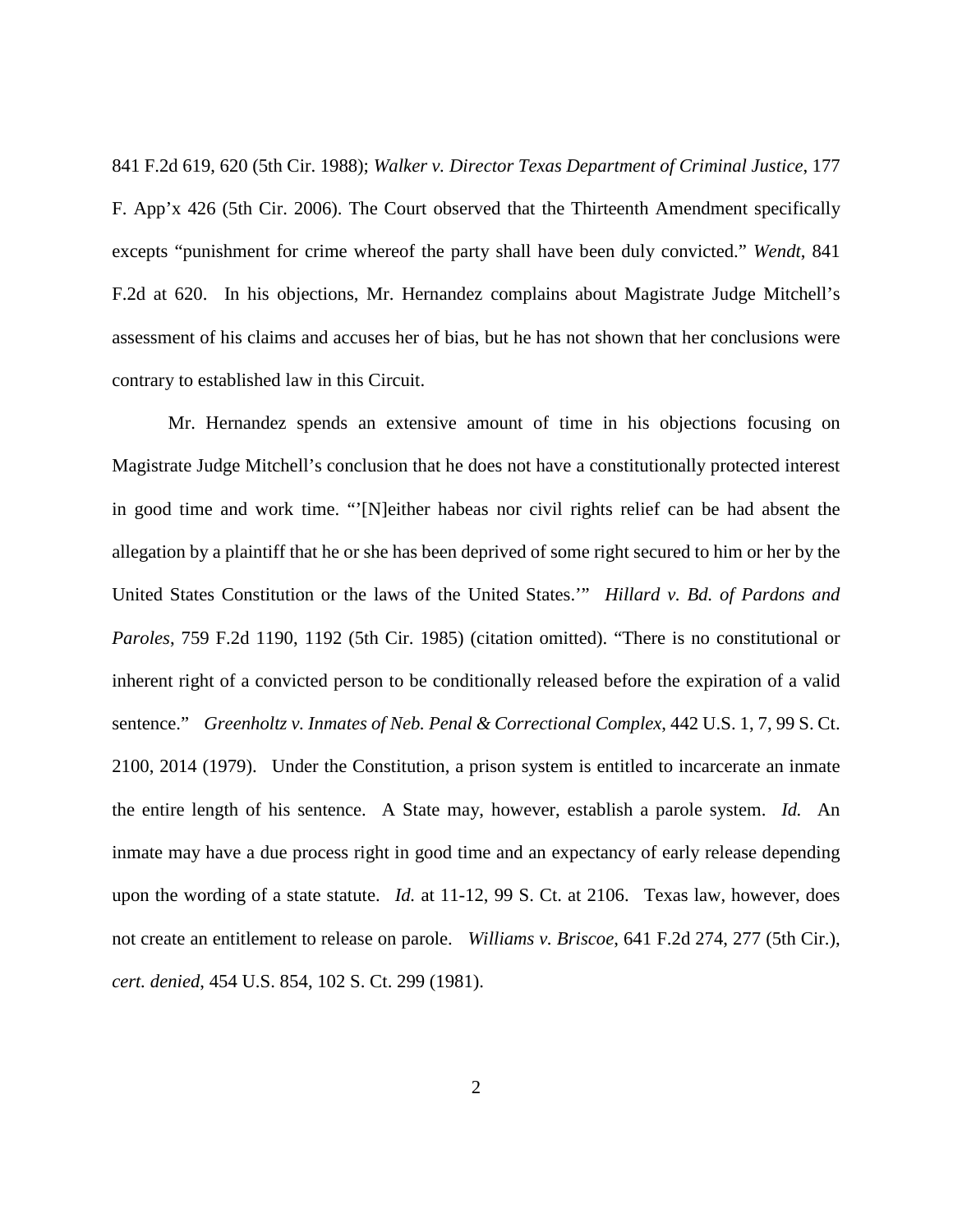By comparison, Texas' mandatory supervision law creates some "expectancy of release," thereby providing a protected liberty interest. *Boss v. Quarterman*, 552 F.3d 425, 427 (5th Cir. 2008). Thus the initial question for the Court's consideration is whether Mr. Hernandez is eligible for release on mandatory supervision. As was noted in the Report and Recommendation, Mr. Hernandez is in custody pursuant to five 2004 convictions for the offense of aggravated sexual assault of a child, and he was sentenced to life imprisonment for each offense. *See* https://offender.tdcj.texas.gov/OffenderSearch/offenderDetail.action?sid=05001388. He is not eligible for release on mandatory supervision due to the nature of his convictions. Tex. Gov't Code § 508.149(a)(8) (Vernon 2004). He is also ineligible for release on mandatory supervision because of his life sentences. *Arnold v. Cockrell*, 306 F.3d 277, 279 (5th Cir. 2002). Because he is not eligible for release on mandatory supervision, Mr. Hernandez does not have a protected liberty interest in good conduct time or work time associated with mandatory supervision. *Bagby v. Karriker*, 539 F. App'x 468, 469 (5th Cir. 2013).

In his objections, Mr. Hernandez complains at length about the convictions, but the legitimacy of the convictions is not before the court. He may challenge the convictions in habeas corpus proceedings in the appropriate courts, but the issue is not part of this lawsuit. At this juncture, he has convictions that make him ineligible for release on mandatory supervision. Because he is ineligible for release on mandatory supervision, he does not have a protected liberty interest in good conduct time or work time associated with release on mandatory supervision. *Id.* His claims about good conduct time and work time associated with mandatory supervision are frivolous.